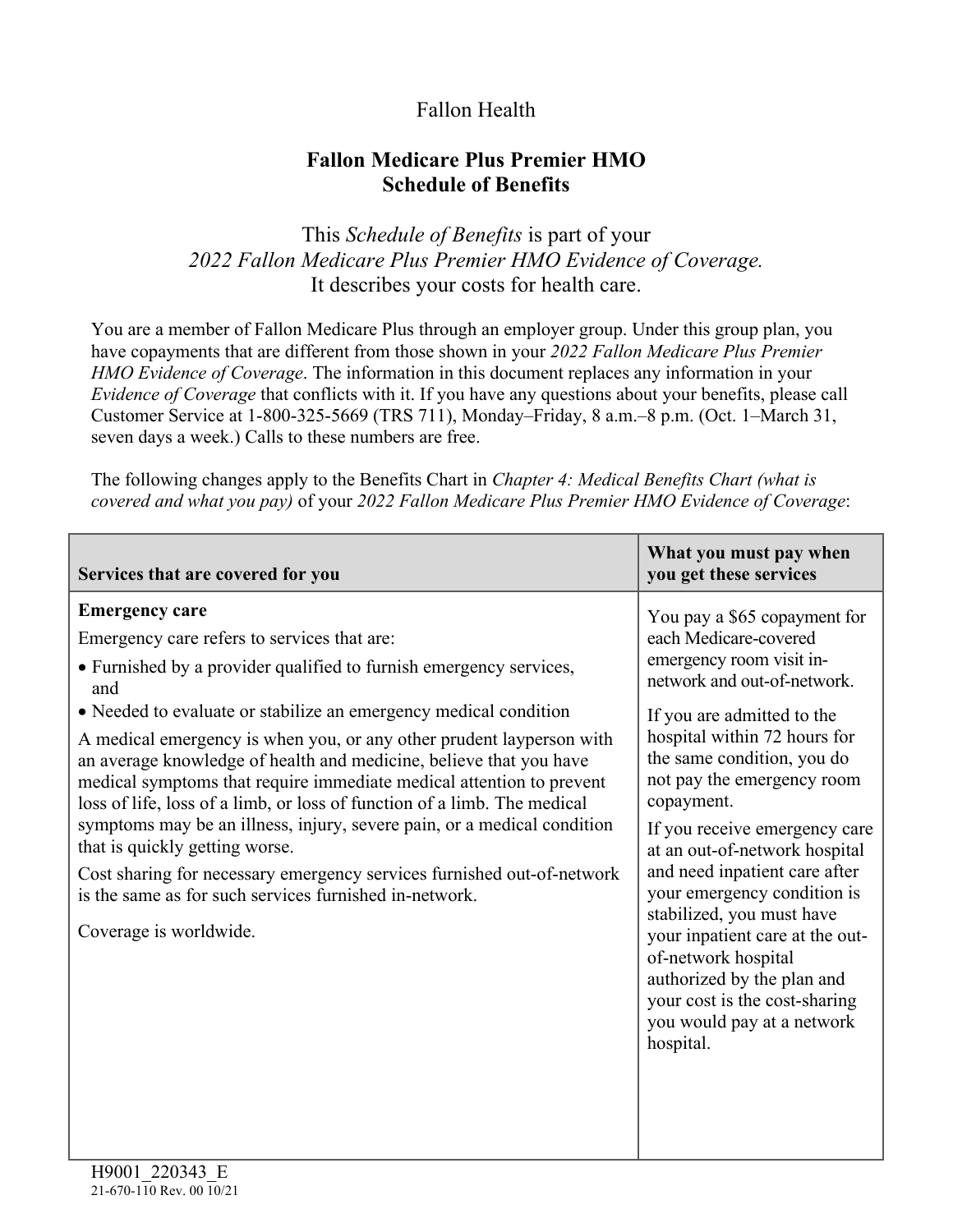### **Services that are covered for you**

#### **Inpatient hospital care**

*For inpatient hospital care to be covered, your doctor or other plan provider must get prior authorization (approval in advance) from the plan.* 

Includes inpatient acute, inpatient rehabilitation, long-term care hospitals and other types of inpatient hospital services. Inpatient hospital care starts the day you are formally admitted to the hospital with a doctor's order. The day before you are discharged is your last inpatient day.

You are covered for an unlimited number of days in an acute care hospital. This includes substance abuse services, but it does not include rehabilitation services.

You are covered for up to 90 days of care in each benefit period in an inpatient rehabilitation facility or rehabilitation unit of an acute care hospital. If you exceed the 90-day limit in a benefit period, you may use your lifetime reserve days for additional coverage. See Chapter 12 for an explanation of "benefit period."

Covered services include but are not limited to:

- Semi-private room (or a private room if medically necessary)
- Meals including special diets
- Regular nursing services
- Costs of special care units (such as intensive care or coronary care units)
- Drugs and medications
- Lab tests
- X-rays and other radiology services
- Necessary surgical and medical supplies
- Use of appliances, such as wheelchairs
- Operating and recovery room costs
- Physical, occupational, and speech language therapy
- Inpatient substance abuse services
- Under certain conditions, the following types of transplants are covered: corneal, kidney, kidney-pancreatic, heart, liver, lung, heart/lung, bone marrow, stem cell, and intestinal/multivisceral. If you need a transplant, we will arrange to have your case reviewed by a Medicare-approved transplant center that will decide whether you are a candidate for a transplant. Transplant providers may be local or outside of the service area. If our in-network transplant services are

#### **What you must pay when you get these services**

You pay a \$125 copay for each inpatient admission per benefit period; this includes medical, surgical and rehabilitation services.

There is no copay for substance abuse inpatient admissions when the primary reason is substance detoxification and/or rehabilitation.

If you get authorized inpatient care at an out-of-network hospital after your emergency condition is stabilized, your cost is the cost-sharing you would pay at a network hospital.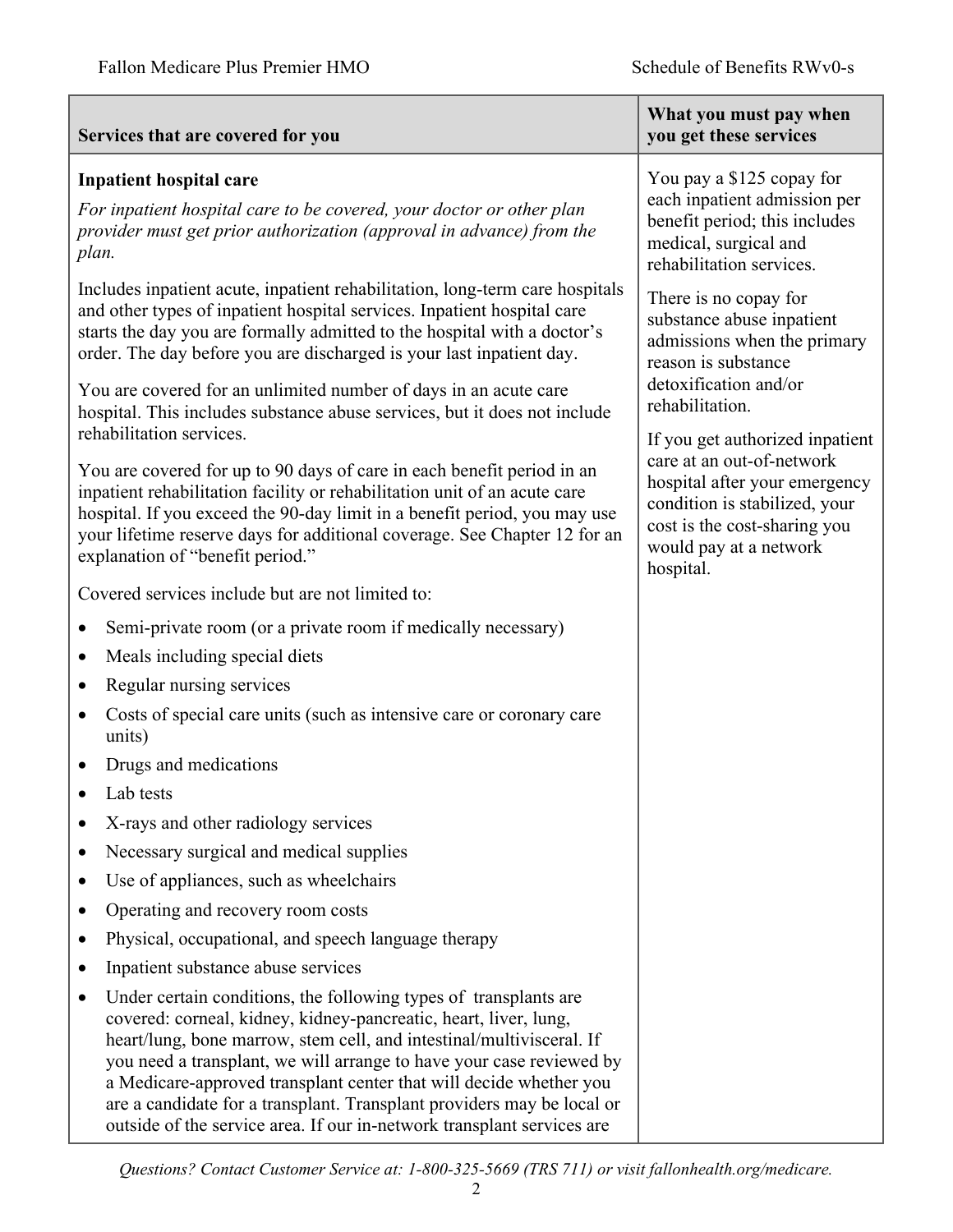|           | Services that are covered for you                                                                                                                                                                                                                                                                                                                                                                                                                                                                 | What you must pay when<br>you get these services                                                       |
|-----------|---------------------------------------------------------------------------------------------------------------------------------------------------------------------------------------------------------------------------------------------------------------------------------------------------------------------------------------------------------------------------------------------------------------------------------------------------------------------------------------------------|--------------------------------------------------------------------------------------------------------|
|           | outside the community pattern of care, you may choose to go locally<br>as long as the local transplant providers are willing to accept the<br>Original Medicare rate. If Fallon Medicare Plus Premier HMO<br>provides transplant services at a location outside the pattern of care<br>for transplants in your community and you choose to obtain<br>transplants at this distant location, we will arrange or pay for<br>appropriate lodging and transportation costs for you and a<br>companion. |                                                                                                        |
| $\bullet$ | Blood - including storage and administration. Coverage of whole<br>blood and packed red cells begins with the first pint of blood that you<br>need.                                                                                                                                                                                                                                                                                                                                               |                                                                                                        |
| $\bullet$ | Physician services                                                                                                                                                                                                                                                                                                                                                                                                                                                                                |                                                                                                        |
| staff.    | Note: To be an inpatient, your provider must write an order to admit you<br>formally as an inpatient of the hospital. Even if you stay in the hospital<br>overnight, you might still be considered an "outpatient." If you are not<br>sure if you are an inpatient or an outpatient, you should ask the hospital                                                                                                                                                                                  |                                                                                                        |
|           | You can also find more information in a Medicare fact sheet called "Are<br>You a Hospital Inpatient or Outpatient? If You Have Medicare - Ask!"<br>This fact sheet is available on the Web at<br>www.medicare.gov/Pubs/pdf/11435-Are-You-an-Inpatient-or-<br>Outpatient.pdf or by calling 1-800-MEDICARE (1-800-633-4227). TTY<br>users call 1-877-486-2048. You can call these numbers for free, 24 hours<br>a day, 7 days a week.                                                               |                                                                                                        |
| plan.     | Inpatient mental health care<br>For inpatient mental health care to be covered, your doctor or other plan<br>provider must get prior authorization (approval in advance) from the                                                                                                                                                                                                                                                                                                                 | You pay a \$125 copayment<br>for each inpatient mental<br>health care admission per<br>benefit period. |
|           | Covered services include mental health care services that require a<br>hospital stay.                                                                                                                                                                                                                                                                                                                                                                                                             |                                                                                                        |
|           | There is a 190-day lifetime limit on mental health care in a<br>psychiatric hospital. You may use your lifetime reserve days for<br>additional coverage once you have used the initial 90 days, if you<br>have not reached your 190-day limit. See Chapter 12 for an<br>explanation of "benefit period."                                                                                                                                                                                          |                                                                                                        |
|           | You are covered for an unlimited number of days of inpatient mental<br>health care in an acute care hospital.                                                                                                                                                                                                                                                                                                                                                                                     |                                                                                                        |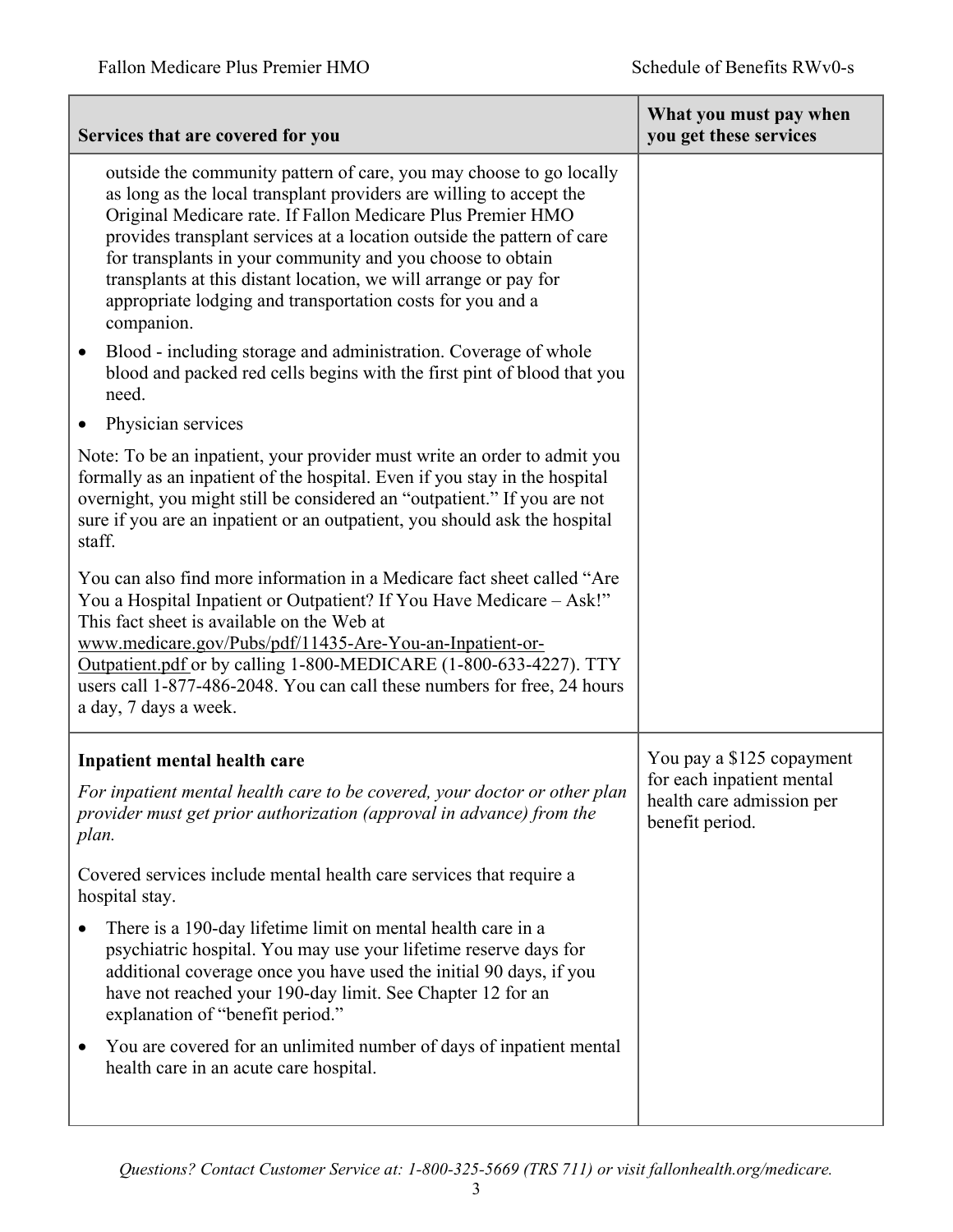| Services that are covered for you                                                                                                                                                                                         | What you must pay when<br>you get these services                                                                          |
|---------------------------------------------------------------------------------------------------------------------------------------------------------------------------------------------------------------------------|---------------------------------------------------------------------------------------------------------------------------|
| <b>Medicare Part B prescription drugs</b><br>For certain Medicare Part B prescription drugs to be covered, your<br>doctor or other plan provider must get prior authorization (approval in<br>advance) from the plan.     | There is no coinsurance,<br>copayment, or deductible for<br>drugs that are administered by<br>a health care professional. |
| Certain Part B drugs, including some anti-emetics, anti-inflammatories<br>and chemotherapy may be subject to Part B step therapy. You can find a<br>list of those drugs at the link below.                                | You pay a \$15 primary care<br>doctor or a \$25 specialist<br>office copayment.                                           |
| Part B drugs can be filled for up to a 90-day supply.                                                                                                                                                                     | For prescription drugs that                                                                                               |
| These drugs are covered under Part B of Original Medicare. Members of<br>our plan receive coverage for these drugs through our plan. Covered<br>drugs include:                                                            | are covered under Original<br><b>Medicare you pay:</b>                                                                    |
| Drugs that usually aren't self-administered by the patient and are<br>injected or infused while you are getting physician, hospital<br>outpatient, or ambulatory surgical center services                                 | Retail Cost-Sharing:<br>Generic drugs:<br>\$10 copay for up to a 30-day<br>supply                                         |
| Drugs you take using durable medical equipment (such as nebulizers)<br>$\bullet$<br>that were authorized by the plan                                                                                                      | \$20 copay for up to a 60-day<br>supply                                                                                   |
| Clotting factors you give yourself by injection if you have hemophilia<br>$\bullet$                                                                                                                                       | \$30 copay for up to a 90-day                                                                                             |
| Immunosuppressive Drugs, if you were enrolled in Medicare Part A<br>$\bullet$<br>at the time of the organ transplant                                                                                                      | supply<br>Brand-name drugs:                                                                                               |
| Injectable osteoporosis drugs, if you are homebound, have a bone<br>$\bullet$<br>fracture that a doctor certifies was related to post-menopausal<br>osteoporosis, and cannot self-administer the drug                     | \$50 copay for up to a 30-day<br>supply<br>\$100 copay for up to a 60-day                                                 |
| Antigens<br>$\bullet$                                                                                                                                                                                                     | supply                                                                                                                    |
| Certain oral anti-cancer drugs and anti-nausea drugs                                                                                                                                                                      | \$150 copay for up to a 90-day<br>supply                                                                                  |
| Certain drugs for home dialysis, including heparin, the antidote for                                                                                                                                                      | Mail-Order Cost-Sharing                                                                                                   |
| heparin when medically necessary, topical anesthetics, and<br>erythropoiesis-stimulating agents (such as Epogen®, Procrit®, Epoetin<br>Alfa, Aranesp®, or Darbepoetin Alfa)                                               | Generic drugs:<br>\$10 copay for up to a 30-day<br>supply                                                                 |
| Intravenous Immune Globulin for the home treatment of primary<br>immune deficiency diseases                                                                                                                               | \$20 copay for up to a 60-day<br>supply                                                                                   |
| The following link will take you to a list of Part B Drugs that may be<br>subject to step therapy: fallonhealth.org/medicare                                                                                              | \$20 copay for up to a 90-day<br>supply                                                                                   |
| We also cover some vaccines under our Part B and Part D prescription<br>drug benefit.                                                                                                                                     | Brand-name drugs:<br>\$50 copay for up to a 30-day<br>supply                                                              |
| Chapter 5 explains the Part D prescription drug benefit, including rules<br>you must follow to have prescriptions covered. What you pay for your<br>Part D prescription drugs through our plan is explained in Chapter 6. | \$100 copay for up to a 60-day<br>supply<br>\$100 copay for up to a 90-day<br>supply                                      |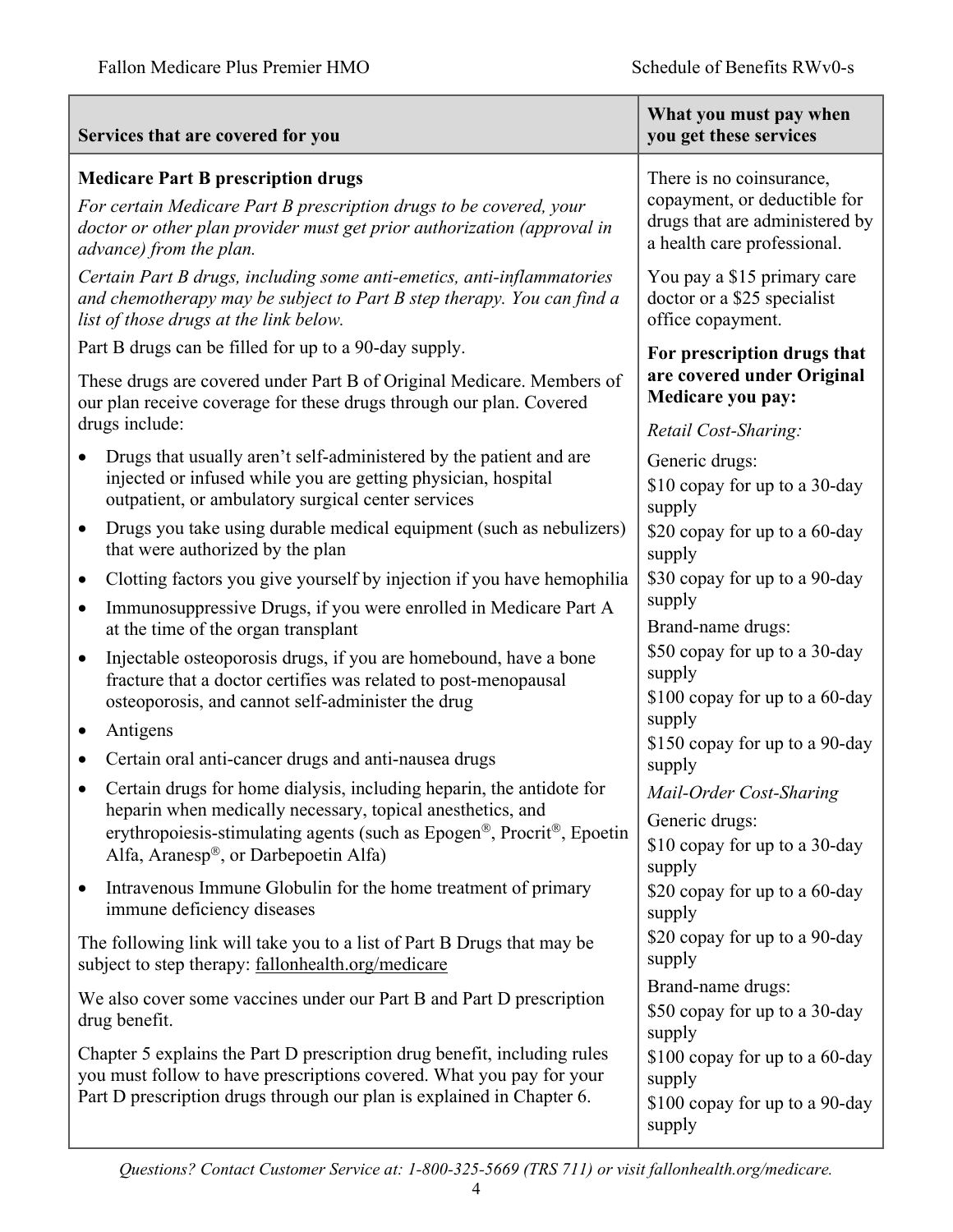|                                                                                                                                                                                                                                                                  | Services that are covered for you                                                                                                                                                                                                                                                                                                                                                                                                                                                                                                                                                                                                                                                                     | What you must pay when<br>you get these services                                                                                                                                                                                                                                                                             |  |
|------------------------------------------------------------------------------------------------------------------------------------------------------------------------------------------------------------------------------------------------------------------|-------------------------------------------------------------------------------------------------------------------------------------------------------------------------------------------------------------------------------------------------------------------------------------------------------------------------------------------------------------------------------------------------------------------------------------------------------------------------------------------------------------------------------------------------------------------------------------------------------------------------------------------------------------------------------------------------------|------------------------------------------------------------------------------------------------------------------------------------------------------------------------------------------------------------------------------------------------------------------------------------------------------------------------------|--|
|                                                                                                                                                                                                                                                                  | Outpatient surgery, including services provided at hospital<br>outpatient facilities and ambulatory surgical centers<br>For outpatient surgery to be covered, your doctor or other plan provider<br>must get prior authorization (approval in advance) from the plan.<br>Note: If you are having surgery in a hospital facility, you should check with<br>your provider about whether you will be an inpatient or outpatient. Unless<br>the provider writes an order to admit you as an inpatient to the hospital, you<br>are an outpatient and pay the cost-sharing amounts for outpatient surgery.<br>Even if you stay in the hospital overnight, you might still be considered an<br>"outpatient." | You pay a \$100 copayment<br>for each Medicare-covered<br>outpatient surgery in an<br>ambulatory surgical center or<br>hospital outpatient facility.<br>You do not pay the outpatient<br>surgery copayment in a<br>hospital outpatient facility if<br>you are admitted to the<br>hospital on the same day of<br>the surgery. |  |
| Physician/Practitioner services, including doctor's office visits<br>For some outpatient services to be covered, your doctor or other plan<br>provider must get prior authorization (approval in advance) from the<br>plan. For more information, see Chapter 3. |                                                                                                                                                                                                                                                                                                                                                                                                                                                                                                                                                                                                                                                                                                       | You pay a \$15 copayment for<br>each primary care doctor visit<br>for Medicare-covered<br>benefits.                                                                                                                                                                                                                          |  |
|                                                                                                                                                                                                                                                                  | Covered services include:<br>Medically-necessary medical care or surgery services furnished in a<br>physician's office, certified ambulatory surgical center, hospital                                                                                                                                                                                                                                                                                                                                                                                                                                                                                                                                | You pay a \$25 copayment for<br>each specialist visit for<br>Medicare-covered benefits.                                                                                                                                                                                                                                      |  |
| $\bullet$<br>$\bullet$                                                                                                                                                                                                                                           | outpatient department, or any other location<br>Consultation, diagnosis, and treatment by a specialist<br>Basic hearing and balance exams performed by your PCP or                                                                                                                                                                                                                                                                                                                                                                                                                                                                                                                                    | You pay a \$25 copayment for<br>each Medicare-covered<br>diagnostic hearing exam.                                                                                                                                                                                                                                            |  |
| $\bullet$                                                                                                                                                                                                                                                        | specialist, if your doctor orders it to see if you need medical treatment<br>Certain telehealth services, including: primary care; specialist care;<br>outpatient mental health services; opioid treatment; outpatient<br>substance abuse services.                                                                                                                                                                                                                                                                                                                                                                                                                                                   | You pay a \$0 copayment for<br>telehealth services from the<br>following:<br>• Primary care provider                                                                                                                                                                                                                         |  |
|                                                                                                                                                                                                                                                                  | You have the option of getting these services through an in-<br>$\circ$<br>person visit or by telehealth. If you choose to get one of these<br>services by telehealth, you must use a network provider who<br>offers the service by telehealth.                                                                                                                                                                                                                                                                                                                                                                                                                                                       | • Approved telemedicine<br>vendor<br>• Outpatient mental health<br>providers                                                                                                                                                                                                                                                 |  |
|                                                                                                                                                                                                                                                                  | Covered telehealth services are limited to those that involve<br>$\circ$<br>both an audio and video component and must be done in real-<br>time over a secure communication method administered by<br>your provider. These services can replace some in-person<br>visits to your provider.                                                                                                                                                                                                                                                                                                                                                                                                            | • Outpatient substance abuse<br>providers<br>You pay a \$25 copayment for<br>telehealth services from a                                                                                                                                                                                                                      |  |
| ٠                                                                                                                                                                                                                                                                | Telehealth services for monthly end-stage renal disease-related visits<br>for home dialysis members in a hospital-based or critical access<br>hospital-based renal dialysis center, renal dialysis facility, or the<br>member's home                                                                                                                                                                                                                                                                                                                                                                                                                                                                  | specialist, except as noted<br>above for outpatient mental<br>health or outpatient substance<br>abuse provider telehealth                                                                                                                                                                                                    |  |
| $\bullet$                                                                                                                                                                                                                                                        | Telehealth services to diagnose, evaluate, or treat symptoms of a<br>stroke, regardless of your location                                                                                                                                                                                                                                                                                                                                                                                                                                                                                                                                                                                              | services.                                                                                                                                                                                                                                                                                                                    |  |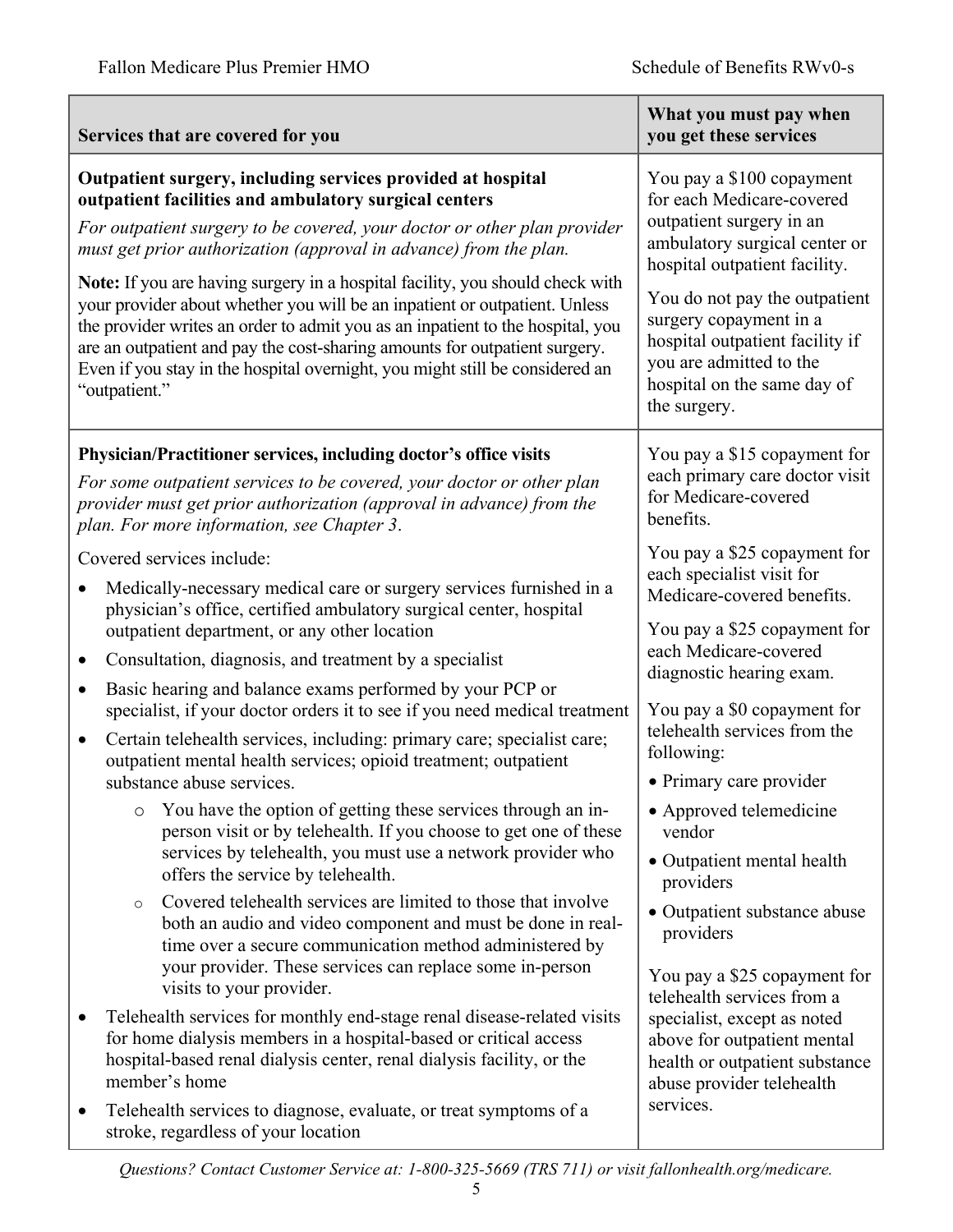|                                                                                                                                                                                                                                                                                                                                         |                                                                                                                                        | Services that are covered for you                                                                                                                                          | What you must pay when<br>you get these services                                           |  |
|-----------------------------------------------------------------------------------------------------------------------------------------------------------------------------------------------------------------------------------------------------------------------------------------------------------------------------------------|----------------------------------------------------------------------------------------------------------------------------------------|----------------------------------------------------------------------------------------------------------------------------------------------------------------------------|--------------------------------------------------------------------------------------------|--|
| $\bullet$                                                                                                                                                                                                                                                                                                                               | Telehealth services for members with a substance use disorder or co-<br>occurring mental health disorder, regardless of their location |                                                                                                                                                                            | You pay a \$25 copayment for<br>Medicare-covered dental<br>benefits.                       |  |
| $\bullet$                                                                                                                                                                                                                                                                                                                               | $\circ$                                                                                                                                | Virtual check-ins (for example, by phone or video chat) with your<br>doctor for 5-10 minutes if:<br>You're not a new patient and                                           | You pay a \$100 copayment<br>for each Medicare-covered                                     |  |
|                                                                                                                                                                                                                                                                                                                                         | $\circ$                                                                                                                                | The check-in isn't related to an office visit in the past 7 days<br>and                                                                                                    | outpatient surgery in an<br>ambulatory surgical center or<br>hospital outpatient facility. |  |
|                                                                                                                                                                                                                                                                                                                                         | $\circ$                                                                                                                                | The check-in doesn't lead to an office visit within 24 hours or<br>the soonest available appointment                                                                       | You do not pay the outpatient<br>surgery copayment in a                                    |  |
|                                                                                                                                                                                                                                                                                                                                         |                                                                                                                                        | Evaluation of video and/or images you send to your doctor, and<br>interpretation and follow-up by your doctor within 24 hours if:                                          | hospital outpatient facility if<br>you are admitted to the                                 |  |
|                                                                                                                                                                                                                                                                                                                                         | $\circ$                                                                                                                                | You're not a new patient and                                                                                                                                               | hospital on the same day of                                                                |  |
|                                                                                                                                                                                                                                                                                                                                         | $\circlearrowright$                                                                                                                    | The evaluation isn't related to an office visit in the past 7 days<br>and                                                                                                  | surgery.                                                                                   |  |
|                                                                                                                                                                                                                                                                                                                                         | $\circ$                                                                                                                                | The evaluation doesn't lead to an office visit within 24 hours<br>or the soonest available appointment                                                                     |                                                                                            |  |
|                                                                                                                                                                                                                                                                                                                                         |                                                                                                                                        | Consultation your doctor has with other doctors by phone, internet, or<br>electronic health record                                                                         |                                                                                            |  |
| ٠                                                                                                                                                                                                                                                                                                                                       |                                                                                                                                        | Second opinion by another network provider prior to surgery                                                                                                                |                                                                                            |  |
| Non-routine dental care (covered services are limited to surgery of<br>$\bullet$<br>the jaw or related structures, setting fractures of the jaw or facial<br>bones, extraction of teeth to prepare the jaw for radiation treatments<br>of neoplastic cancer disease, or services that would be covered when<br>provided by a physician) |                                                                                                                                        |                                                                                                                                                                            |                                                                                            |  |
|                                                                                                                                                                                                                                                                                                                                         |                                                                                                                                        | Reconstructive surgery (For reconstructive surgery to be covered,<br>your PCP or other plan provider must get prior authorization<br>(approval in advance) from the plan.) |                                                                                            |  |
|                                                                                                                                                                                                                                                                                                                                         | $\circ$                                                                                                                                | Surgery for post-mastectomy patients for reconstruction of the<br>breast on which the mastectomy was performed.                                                            |                                                                                            |  |
|                                                                                                                                                                                                                                                                                                                                         | O                                                                                                                                      | Surgery and reconstruction of the other breast to produce a<br>symmetrical appearance.                                                                                     |                                                                                            |  |
|                                                                                                                                                                                                                                                                                                                                         | $\circ$                                                                                                                                | Treatment of any physical complications resulting from the<br>mastectomy including lymphedema.                                                                             |                                                                                            |  |
|                                                                                                                                                                                                                                                                                                                                         |                                                                                                                                        | <b>Skilled nursing facility (SNF) care</b>                                                                                                                                 | You pay a \$20 a day                                                                       |  |
| For skilled nursing facility care to be covered, your doctor or other plan<br>provider must get prior authorization (approval in advance) from the<br>plan.                                                                                                                                                                             |                                                                                                                                        |                                                                                                                                                                            | copayment for days 1 through<br>6 of each skilled nursing<br>facility admission.           |  |
| (For a definition of "skilled nursing facility care," see Chapter 12 of this                                                                                                                                                                                                                                                            |                                                                                                                                        |                                                                                                                                                                            | You pay a \$0 a day<br>copayment for days 7 through                                        |  |

*Questions? Contact Customer Service at: 1-800-325-5669 (TRS 711) or visit fallonhealth.org/medicare.*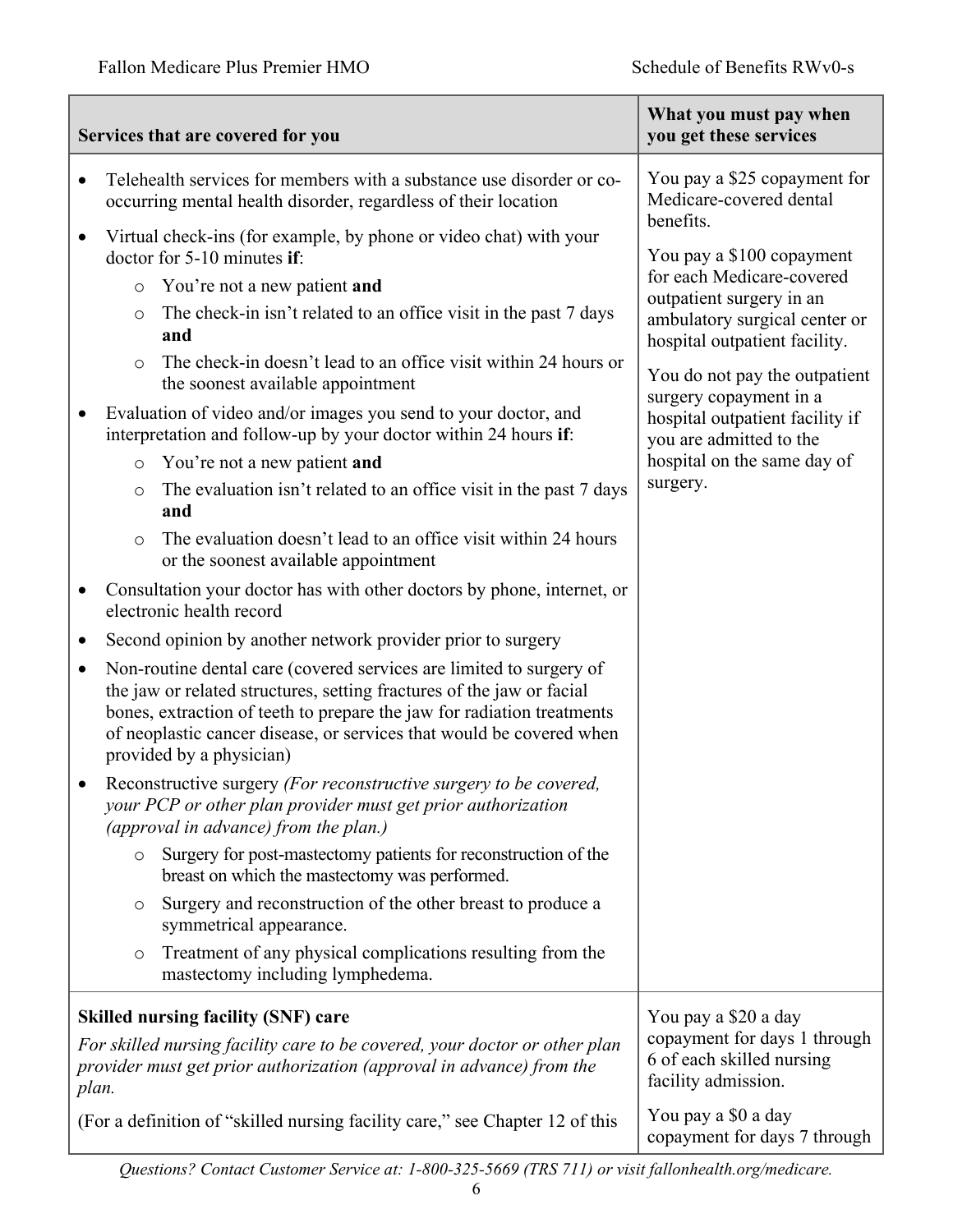| booklet. Skilled nursing facilities are sometimes called "SNFs.")<br>100 each benefit period.<br>You are covered for up to 100 days in each benefit period for skilled<br>nursing facility care. No prior hospital stay is required.<br>Covered services include but are not limited to:<br>Semiprivate room (or a private room if medically necessary)<br>Meals, including special diets<br>Skilled nursing services<br>Physical therapy, occupational therapy, and speech therapy<br>٠<br>Drugs administered to you as part of your plan of care (This includes<br>٠<br>substances that are naturally present in the body, such as blood<br>clotting factors.)<br>Blood - including storage and administration. Coverage of whole<br>$\bullet$<br>blood and packed red cells begins with the first pint of blood that you<br>need.<br>Medical and surgical supplies ordinarily provided by SNFs<br>Laboratory tests ordinarily provided by SNFs<br>٠<br>X-rays and other radiology services ordinarily provided by SNFs<br>Use of appliances such as wheelchairs ordinarily provided by SNFs<br>Physician/Practitioner services<br>Generally, you will get your SNF care from network facilities. However,<br>under certain conditions listed below, you may be able to pay in-network<br>cost-sharing for a facility that isn't a network provider, if the facility<br>accepts our plan's amounts for payment.<br>A nursing home or continuing care retirement community where you<br>were living right before you went to the hospital (as long as it<br>provides skilled nursing facility care).<br>A SNF where your spouse is living at the time you leave the hospital.<br>$\bullet$<br><b>Urgently needed services</b><br>You pay a \$15 copayment for<br>each Medicare-covered<br>Urgently needed services are provided to treat a non-emergency,<br>unforeseen medical illness, injury, or condition that requires immediate<br>urgently needed care visit in<br>medical care. Urgently needed services may be furnished by network<br>the United States and its<br>providers or by out-of-network providers when network providers are<br>territories.<br>temporarily unavailable or inaccessible.<br>You pay a \$65 copayment for<br>Cost sharing for necessary urgently needed services furnished out-of-<br>each urgently needed care<br>network is the same as for such services furnished in-network.<br>visit outside of the United | Services that are covered for you | What you must pay when<br>you get these services |
|------------------------------------------------------------------------------------------------------------------------------------------------------------------------------------------------------------------------------------------------------------------------------------------------------------------------------------------------------------------------------------------------------------------------------------------------------------------------------------------------------------------------------------------------------------------------------------------------------------------------------------------------------------------------------------------------------------------------------------------------------------------------------------------------------------------------------------------------------------------------------------------------------------------------------------------------------------------------------------------------------------------------------------------------------------------------------------------------------------------------------------------------------------------------------------------------------------------------------------------------------------------------------------------------------------------------------------------------------------------------------------------------------------------------------------------------------------------------------------------------------------------------------------------------------------------------------------------------------------------------------------------------------------------------------------------------------------------------------------------------------------------------------------------------------------------------------------------------------------------------------------------------------------------------------------------------------------------------------------------------------------------------------------------------------------------------------------------------------------------------------------------------------------------------------------------------------------------------------------------------------------------------------------------------------------------------------------------------------------------------------------------------------------------------------------------------------|-----------------------------------|--------------------------------------------------|
|                                                                                                                                                                                                                                                                                                                                                                                                                                                                                                                                                                                                                                                                                                                                                                                                                                                                                                                                                                                                                                                                                                                                                                                                                                                                                                                                                                                                                                                                                                                                                                                                                                                                                                                                                                                                                                                                                                                                                                                                                                                                                                                                                                                                                                                                                                                                                                                                                                                      |                                   |                                                  |
|                                                                                                                                                                                                                                                                                                                                                                                                                                                                                                                                                                                                                                                                                                                                                                                                                                                                                                                                                                                                                                                                                                                                                                                                                                                                                                                                                                                                                                                                                                                                                                                                                                                                                                                                                                                                                                                                                                                                                                                                                                                                                                                                                                                                                                                                                                                                                                                                                                                      |                                   |                                                  |
|                                                                                                                                                                                                                                                                                                                                                                                                                                                                                                                                                                                                                                                                                                                                                                                                                                                                                                                                                                                                                                                                                                                                                                                                                                                                                                                                                                                                                                                                                                                                                                                                                                                                                                                                                                                                                                                                                                                                                                                                                                                                                                                                                                                                                                                                                                                                                                                                                                                      |                                   |                                                  |
|                                                                                                                                                                                                                                                                                                                                                                                                                                                                                                                                                                                                                                                                                                                                                                                                                                                                                                                                                                                                                                                                                                                                                                                                                                                                                                                                                                                                                                                                                                                                                                                                                                                                                                                                                                                                                                                                                                                                                                                                                                                                                                                                                                                                                                                                                                                                                                                                                                                      |                                   |                                                  |
|                                                                                                                                                                                                                                                                                                                                                                                                                                                                                                                                                                                                                                                                                                                                                                                                                                                                                                                                                                                                                                                                                                                                                                                                                                                                                                                                                                                                                                                                                                                                                                                                                                                                                                                                                                                                                                                                                                                                                                                                                                                                                                                                                                                                                                                                                                                                                                                                                                                      |                                   |                                                  |
|                                                                                                                                                                                                                                                                                                                                                                                                                                                                                                                                                                                                                                                                                                                                                                                                                                                                                                                                                                                                                                                                                                                                                                                                                                                                                                                                                                                                                                                                                                                                                                                                                                                                                                                                                                                                                                                                                                                                                                                                                                                                                                                                                                                                                                                                                                                                                                                                                                                      |                                   |                                                  |
|                                                                                                                                                                                                                                                                                                                                                                                                                                                                                                                                                                                                                                                                                                                                                                                                                                                                                                                                                                                                                                                                                                                                                                                                                                                                                                                                                                                                                                                                                                                                                                                                                                                                                                                                                                                                                                                                                                                                                                                                                                                                                                                                                                                                                                                                                                                                                                                                                                                      |                                   |                                                  |
|                                                                                                                                                                                                                                                                                                                                                                                                                                                                                                                                                                                                                                                                                                                                                                                                                                                                                                                                                                                                                                                                                                                                                                                                                                                                                                                                                                                                                                                                                                                                                                                                                                                                                                                                                                                                                                                                                                                                                                                                                                                                                                                                                                                                                                                                                                                                                                                                                                                      |                                   |                                                  |
|                                                                                                                                                                                                                                                                                                                                                                                                                                                                                                                                                                                                                                                                                                                                                                                                                                                                                                                                                                                                                                                                                                                                                                                                                                                                                                                                                                                                                                                                                                                                                                                                                                                                                                                                                                                                                                                                                                                                                                                                                                                                                                                                                                                                                                                                                                                                                                                                                                                      |                                   |                                                  |
|                                                                                                                                                                                                                                                                                                                                                                                                                                                                                                                                                                                                                                                                                                                                                                                                                                                                                                                                                                                                                                                                                                                                                                                                                                                                                                                                                                                                                                                                                                                                                                                                                                                                                                                                                                                                                                                                                                                                                                                                                                                                                                                                                                                                                                                                                                                                                                                                                                                      |                                   |                                                  |
|                                                                                                                                                                                                                                                                                                                                                                                                                                                                                                                                                                                                                                                                                                                                                                                                                                                                                                                                                                                                                                                                                                                                                                                                                                                                                                                                                                                                                                                                                                                                                                                                                                                                                                                                                                                                                                                                                                                                                                                                                                                                                                                                                                                                                                                                                                                                                                                                                                                      |                                   |                                                  |
|                                                                                                                                                                                                                                                                                                                                                                                                                                                                                                                                                                                                                                                                                                                                                                                                                                                                                                                                                                                                                                                                                                                                                                                                                                                                                                                                                                                                                                                                                                                                                                                                                                                                                                                                                                                                                                                                                                                                                                                                                                                                                                                                                                                                                                                                                                                                                                                                                                                      |                                   |                                                  |
|                                                                                                                                                                                                                                                                                                                                                                                                                                                                                                                                                                                                                                                                                                                                                                                                                                                                                                                                                                                                                                                                                                                                                                                                                                                                                                                                                                                                                                                                                                                                                                                                                                                                                                                                                                                                                                                                                                                                                                                                                                                                                                                                                                                                                                                                                                                                                                                                                                                      |                                   |                                                  |
|                                                                                                                                                                                                                                                                                                                                                                                                                                                                                                                                                                                                                                                                                                                                                                                                                                                                                                                                                                                                                                                                                                                                                                                                                                                                                                                                                                                                                                                                                                                                                                                                                                                                                                                                                                                                                                                                                                                                                                                                                                                                                                                                                                                                                                                                                                                                                                                                                                                      |                                   |                                                  |
|                                                                                                                                                                                                                                                                                                                                                                                                                                                                                                                                                                                                                                                                                                                                                                                                                                                                                                                                                                                                                                                                                                                                                                                                                                                                                                                                                                                                                                                                                                                                                                                                                                                                                                                                                                                                                                                                                                                                                                                                                                                                                                                                                                                                                                                                                                                                                                                                                                                      |                                   |                                                  |
|                                                                                                                                                                                                                                                                                                                                                                                                                                                                                                                                                                                                                                                                                                                                                                                                                                                                                                                                                                                                                                                                                                                                                                                                                                                                                                                                                                                                                                                                                                                                                                                                                                                                                                                                                                                                                                                                                                                                                                                                                                                                                                                                                                                                                                                                                                                                                                                                                                                      |                                   |                                                  |
|                                                                                                                                                                                                                                                                                                                                                                                                                                                                                                                                                                                                                                                                                                                                                                                                                                                                                                                                                                                                                                                                                                                                                                                                                                                                                                                                                                                                                                                                                                                                                                                                                                                                                                                                                                                                                                                                                                                                                                                                                                                                                                                                                                                                                                                                                                                                                                                                                                                      |                                   |                                                  |
|                                                                                                                                                                                                                                                                                                                                                                                                                                                                                                                                                                                                                                                                                                                                                                                                                                                                                                                                                                                                                                                                                                                                                                                                                                                                                                                                                                                                                                                                                                                                                                                                                                                                                                                                                                                                                                                                                                                                                                                                                                                                                                                                                                                                                                                                                                                                                                                                                                                      |                                   |                                                  |
|                                                                                                                                                                                                                                                                                                                                                                                                                                                                                                                                                                                                                                                                                                                                                                                                                                                                                                                                                                                                                                                                                                                                                                                                                                                                                                                                                                                                                                                                                                                                                                                                                                                                                                                                                                                                                                                                                                                                                                                                                                                                                                                                                                                                                                                                                                                                                                                                                                                      |                                   |                                                  |
|                                                                                                                                                                                                                                                                                                                                                                                                                                                                                                                                                                                                                                                                                                                                                                                                                                                                                                                                                                                                                                                                                                                                                                                                                                                                                                                                                                                                                                                                                                                                                                                                                                                                                                                                                                                                                                                                                                                                                                                                                                                                                                                                                                                                                                                                                                                                                                                                                                                      | Coverage is worldwide.            | States and its territories.                      |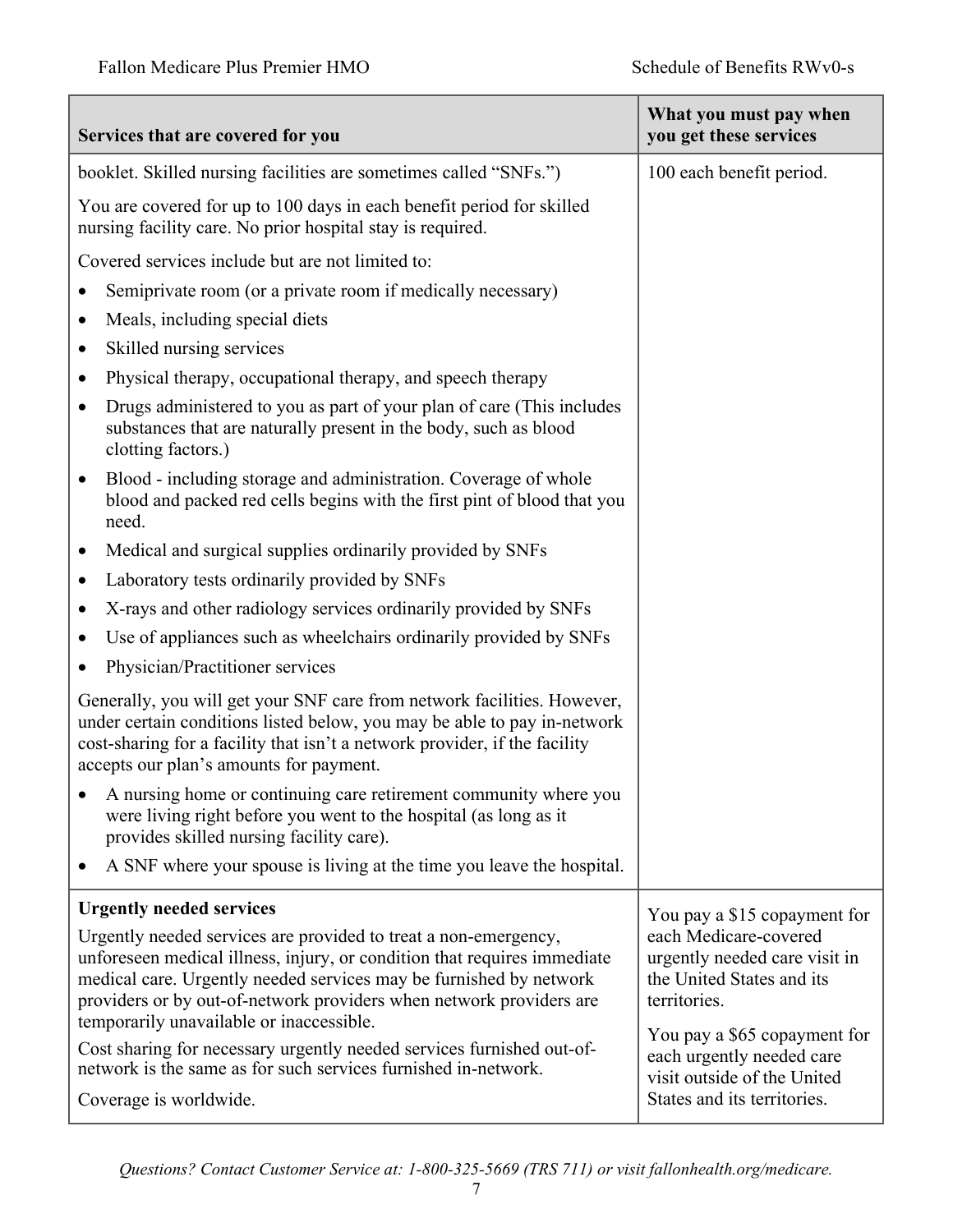*Chapter 6: What you pay for your Part D prescription drugs* explains the three cost-sharing tiers for your Part D drugs and tells what you must pay for a drug in each cost-sharing tier.

#### **Section 5.2 A table that shows your costs for a one-month supply of a drug**

During the Initial Coverage Stage, your share of the cost of a covered drug will be a copayment.

- "Copayment" means that you pay a fixed amount each time you fill a prescription.
- "Coinsurance" means that you pay a percent of the total cost of the drug each time you fill a prescription.

As shown in the table below, the amount of the copayment depends on which cost-sharing tier your drug is in. Please note:

- If your covered drug costs less than the copayment amount listed in the chart, you will pay that lower price for the drug. You pay either the full price of the drug or the copayment amount, whichever is lower.
- We cover prescriptions filled at out-of-network pharmacies in only limited situations. Please see Chapter 5, Section 2.5 for information about when we will cover a prescription filled at an out-of-network pharmacy.

Your share of the cost when you get a *one-month* supply of a covered Part D prescription drug:

|                                                                                                  | <b>Retail cost-</b><br>sharing (in-<br>network)<br>(up to a $30-$<br>day supply) | Mail-order<br>cost-sharing<br>(up to a 30-<br>day supply) | Long-term<br>care $(LTC)$<br>cost-sharing<br>(up to a 31-day<br>supply) | Out-of-network<br>cost-sharing<br>(Coverage is limited<br>to certain situations;<br>see Chapter 5 for<br>details.)<br>(up to a 30-day<br>supply) |
|--------------------------------------------------------------------------------------------------|----------------------------------------------------------------------------------|-----------------------------------------------------------|-------------------------------------------------------------------------|--------------------------------------------------------------------------------------------------------------------------------------------------|
| <b>Cost-Sharing Tier 1</b><br>(Preferred generic drugs)                                          | \$10 copay                                                                       | \$10 copay                                                | \$10 copay                                                              | \$10 copay                                                                                                                                       |
| <b>Cost-Sharing Tier 2</b><br>(Generic drugs)                                                    | $$10$ copay                                                                      | $$10$ copay                                               | $$10$ copay                                                             | $$10$ copay                                                                                                                                      |
| <b>Cost-Sharing Tier 3</b><br>(Preferred brand drugs)                                            | \$25 copay                                                                       | \$25 copay                                                | \$25 copay                                                              | \$25 copay                                                                                                                                       |
| <b>Cost-Sharing Tier 4</b><br>(Non-preferred brand drugs)                                        | \$50 copay                                                                       | \$50 copay                                                | \$50 copay                                                              | \$50 copay                                                                                                                                       |
| <b>Cost-Sharing Tier 5</b><br>(Specialty drugs)                                                  | \$50 copay                                                                       | \$50 copay                                                | \$50 copay                                                              | \$50 copay                                                                                                                                       |
| <b>Cost-Sharing Tier 6</b><br>(Select care drugs (certain<br>vaccines and anti-opioid<br>drugs)) | \$0 copay                                                                        | \$0 copay                                                 | \$0 copay                                                               | \$0 copay                                                                                                                                        |

*Questions? Contact Customer Service at: 1-800-325-5669 (TRS 711) or visit fallonhealth.org/medicare.*